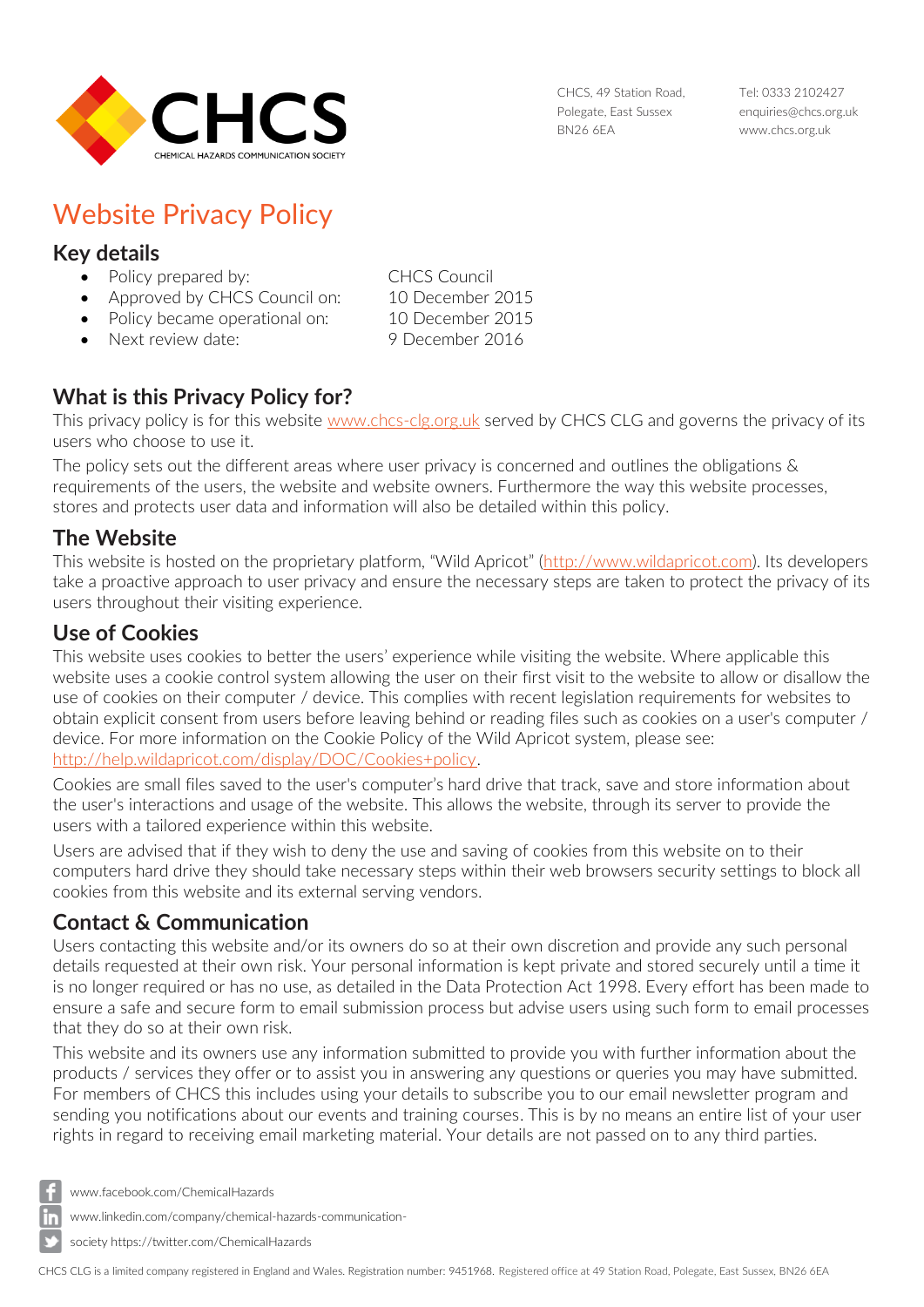

#### **Email Information Programme**

CHCS operates an email newsletter program, used to inform members of CHCS about the latest developments within the Society, and other matters relating to chemical hazard communication.

Subscriptions are taken in compliance with UK Spam Laws detailed in the Privacy and Electronic Communications Regulations 2003. All personal details relating to members are held securely in our proprietary Membership & Events Management system, located on an SSL-protected server at [https://chcs](https://chcs-clg.org.uk/)[clg.org.uk,](https://chcs-clg.org.uk/) and in accordance with the Data Protection Act 1998. No personal details are passed on to third parties nor shared with companies / people outside of CHCS. Under the Data Protection Act 1998 you may request a copy of personal information held about you by CHCS. You can see this yourself by visiting <https://chcs-clg.org.uk/> logging in and choosing "View profile". If you would like a copy of the information held on you please send an email to the address shown at the top of this policy.

Email marketing campaigns published by this website or its owners may contain tracking facilities within the actual email. Subscriber activity is tracked and stored in a database for future analysis and evaluation. Such tracked activity may include; the opening of emails, forwarding of emails, the clicking of links within the email content, times, dates and frequency of activity [this is by no far a comprehensive list].

This information is used to refine future email campaigns and supply the user with more relevant content based around their activity.

In compliance with UK Spam Laws and the Privacy and Electronic Communications Regulations 2003 subscribers are given the opportunity to un-subscribe at any time through an automated system. This process is detailed at the footer of each email campaign. If an automated un-subscription system is unavailable clear instructions on how to un-subscribe will by detailed instead.

#### **External Links**

Although this website only looks to include quality, safe and relevant external links, users are advised adopt a policy of caution before clicking any external web links mentioned throughout this website. (External links are clickable text or image links to other websites.)

CHCS CLG cannot guarantee or verify the contents of any externally linked website despite their best efforts. Users should therefore note they click on external links at their own risk and this website and its owners cannot be held liable for any damages or implications caused by visiting any external links mentioned.

The owners of this website cannot guarantee or verify the contents of any externally linked website despite their best efforts. Users should therefore note they click on external links at their own risk and this website and its owners cannot be held liable for any damages or implications caused by visiting any external links mentioned.

#### **Adverts and Sponsored Links**

This website does not contain sponsored links or adverts.

#### **Social Media Platforms**

Communication, engagement and actions taken through external social media platforms that this website and its owners participate on are custom to the terms and conditions as well as the privacy policies held with each social media platform respectively.

Users are advised to use social media platforms wisely and communicate / engage upon them with due care and caution in regard to their own privacy and personal details. This website nor its owners will never ask for personal or sensitive information through social media platforms and encourage users wishing to discuss sensitive details to contact them through primary communication channels such as by telephone or email.

This website may use social sharing buttons which help share web content directly from web pages to the social media platform in question. Users are advised before using such social sharing buttons that they do so at their own discretion and note that the social media platform may track and save your request to share a web page respectively through your social media platform account.